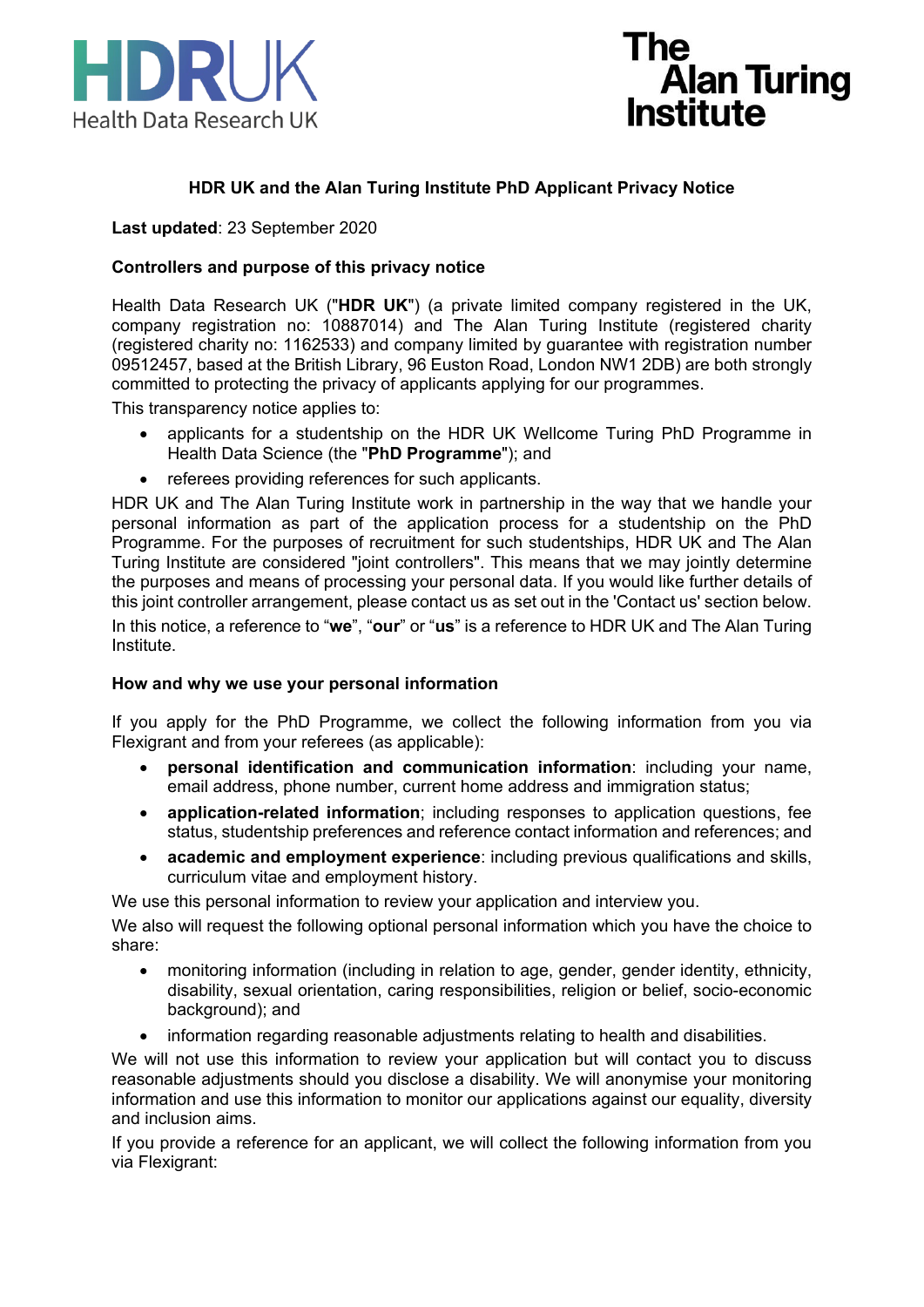



- Name;
- Contact information (email address, phone number, current address);
- Current position/occupation; and
- Reference details.

This information will all be collected via Flexigrant and will be securely stored in The Alan Turing Institute's Sharepoint and/or Flexigrant Application Systems and HDR UK's Box system. The servers for Sharepoint, Box and Flexigrant are all based in the UK.

#### **Lawful basis for using your personal information**

We collect, use and store your personal data for the reasons set out below:

- **As required to take steps which are necessary for us to enter into a contract with you for a studentship on the PhD Programme:**
	- $\circ$  to make informed decisions on recruitment and assess your suitability for a studentship on the PhD Programme; and
	- $\circ$  to reimburse you for any agreed expenses incurred in the application process.
- **Where necessary to comply with a legal obligation:**
	- $\circ$  as required to comply with applicable laws and protect our legal rights including. but not limited to, in connection with legal claims, (including disclosure of information in connection with legal process or litigation). If you are successful, this will include verifying whether you have the right to accept a place on the PhD Programme and checking whether the information you have provided in the application is correct.
- **Where necessary for our legitimate interests, as listed below, and where our interests are not overridden by your data protection rights:**
	- $\circ$  to make informed decisions on recruitment, assess your suitability for a place on the PhD Programme and verify the details you have supplied;
	- o to communicate with you about the application process and answer your queries;
	- o to improve our recruitment processes and activities; and
	- o to protect our legitimate business interests and legal rights, including, use in connection with legal claims, compliance, regulatory, auditing, investigative and disciplinary purposes (including disclosure of such information in connection with legal process or litigation) and other ethics and compliance reporting requirements.
- **Where you have given consent.** For example, we ask for your permission to conduct equal opportunities monitoring. Where we ask for consent, you are free to withhold or revoke it.

We have carried out a balancing test in order to determine what is in our legitimate interests and you can request information about this balancing test by contacting us using the details set out in the 'Contact us' section below.

Where we require you to provide personal data to comply with legal or contractual obligations, then provision of such data is mandatory: if such data is not provided, then we will not be able to complete your application process, or to meet obligations placed on us. In all other cases, provision of requested personal data is optional. Where you do not provide the relevant data for in these circumstances, the consequences will be explained to you at the time.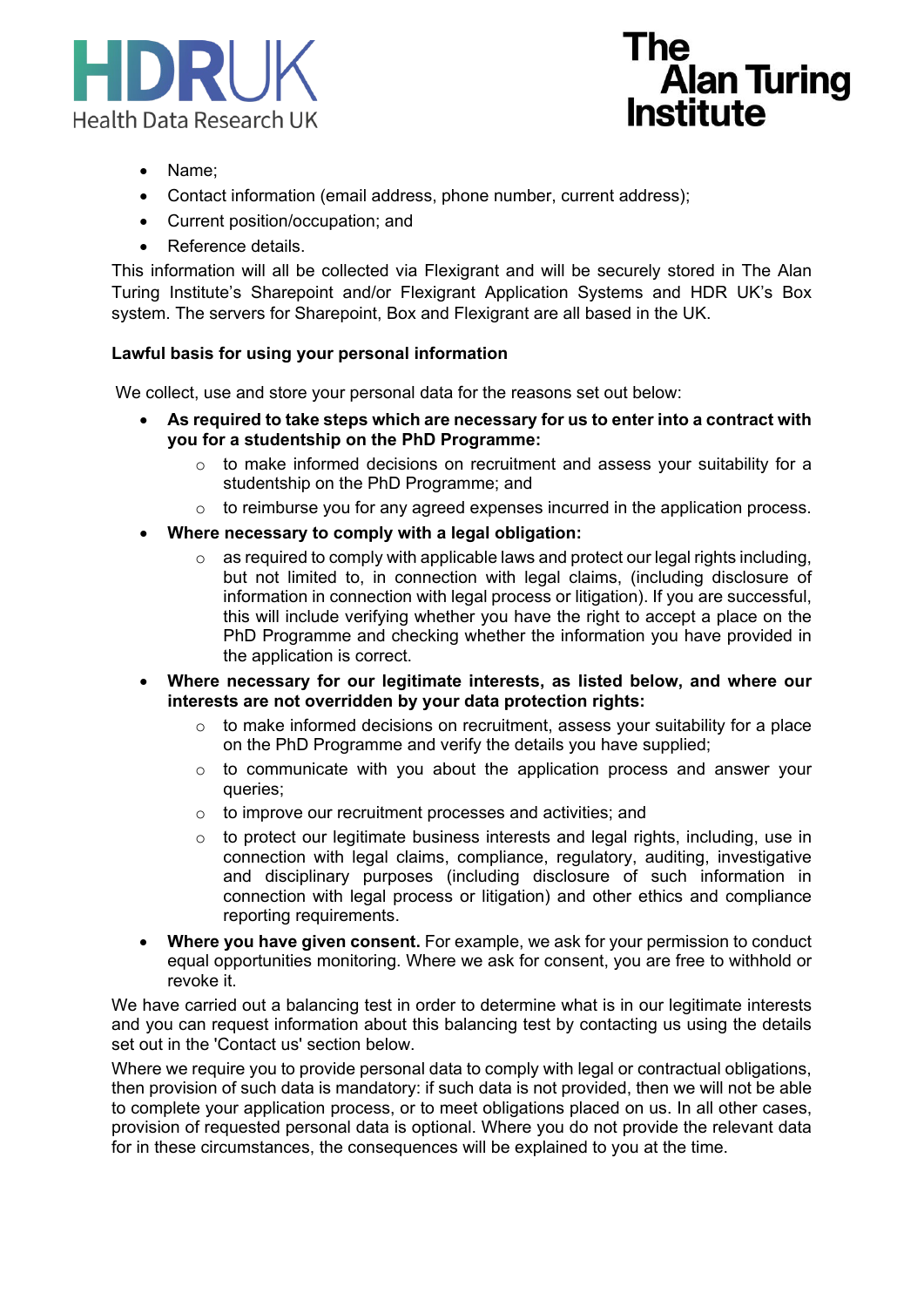



## **Information sharing – how we share your personal data**

We will not sell or rent your information or share it with other companies for marketing purposes.

In the course of the application process, your personal information may be shared with the following organisations:

- Wellcome Trust and other relevant funders of studentships on the PhD Programme;
- our PhD Programme partner universities (University of Birmingham, University of Cambridge, University of Edinburgh, University of Manchester, University of Oxford, Queen's University Belfast, University College London) for the purposes of assessing applications for the studentship; and
- other partner organisations of the PhD Programme providing contributions to the PhD Programme.

We also share your personal information with third-party service providers who provide services to us. The following activities are carried out by third-party service providers on our behalf: archiving and records management; IT support and maintenance. Your personal data may also be shared with professional advisors like lawyers and accountants.

Personal data will be shared with government authorities and/or law enforcement officials if required for the purposes above, if mandated by law or if required for the protection of our legitimate interests in compliance with applicable laws.

In the event HDR UK or The Alan Turing Institute is sold or integrated with another business, your details may be disclosed to relevant advisers and any prospective purchaser's adviser and will be passed to the new owners of the business.

## **How long will we keep your personal information?**

If you are unsuccessful: We will keep your personal information in our Sharepoint or Flexigrant application system for up 6 months to review our recruitment decision after your application or interview if you are unsuccessful. After this period, we will take steps to delete your personal data or hold it in a form that no longer identifies you.

If you are successful: For successful candidates, we will retain your personal data for the purposes of the recruitment process and, once this process is finished, for an appropriate period so as to be able to deal with any legal claims linked to the application process and for any periods we are required to keep your personal data under applicable law. After this period, we will take steps to delete your personal data or hold it in a form that no longer identifies you. If you are enrolled as a student on the PhD Programme, your personal data will become a part of your student file and will be used later for the management of your studentship and participation in the PhD Programme.

## **Your choices and rights**

You have the right to be **informed** of how we collect and use your information, the right to access a **copy** of your personal data, to **correct**, **delete** or **restrict** processing of your personal data, **and to obtain the personal data you provide in a structured, machine readable format**. In addition, you can **object** to the processing of your personal data in some circumstances. Where we have asked for your consent, you may **withdraw consent** at any time. If you ask to withdraw your consent to the processing of your personal data, this will not affect any processing which has already taken place at that time.